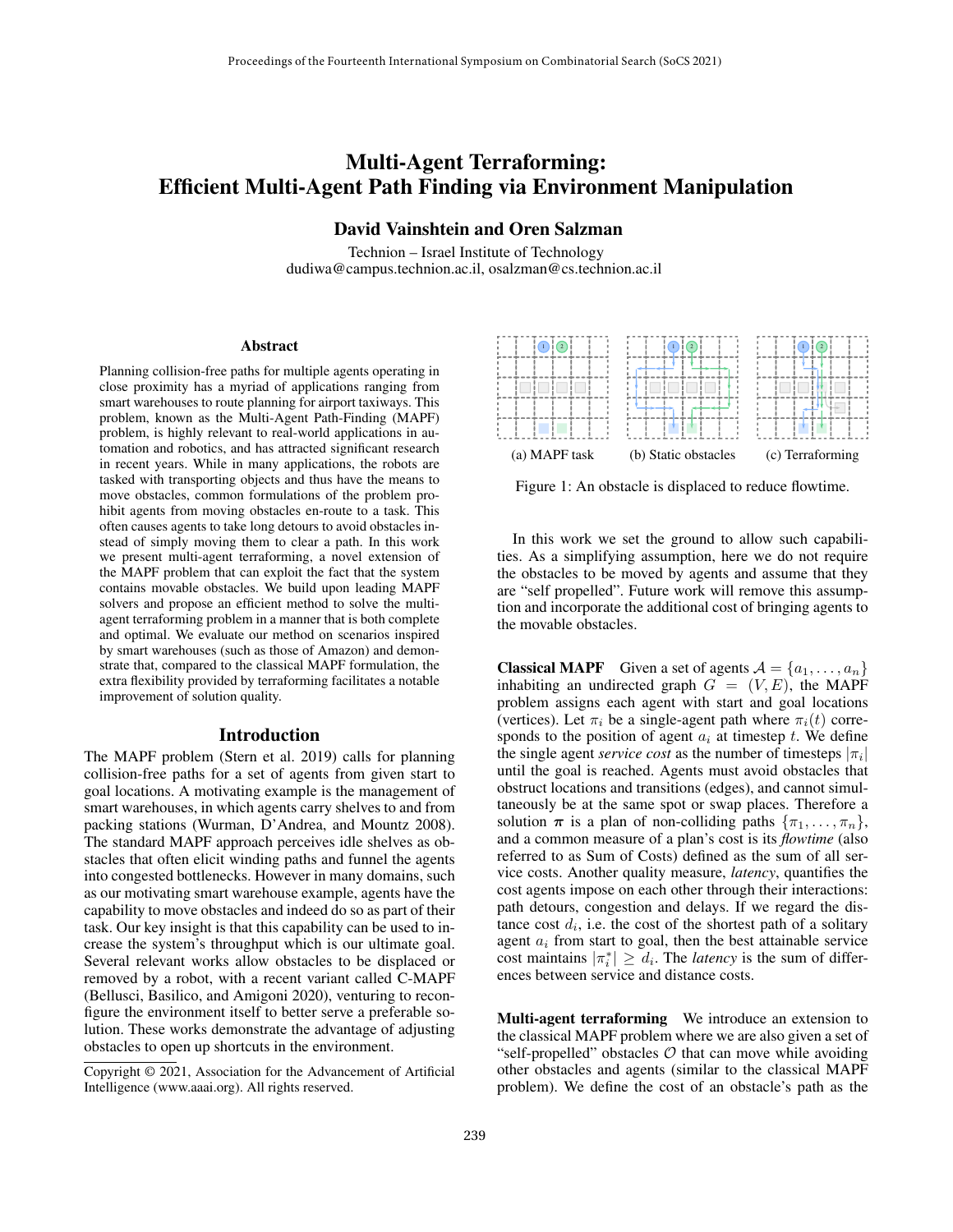Algorithm 1: Terraforming using TF-CBS

| <b>Input:</b> Graph G, agents A, movable obstacles $\mathcal{O}$   |
|--------------------------------------------------------------------|
| <b>Returns:</b> An optimal plan $\pi^*_{\text{TERRA}}$             |
| $R. constraints \leftarrow \emptyset$ / root state                 |
| $agents \leftarrow A \cup O$                                       |
| $R.paths \leftarrow findPaths(G, agents, R. constraints)$          |
| $R.cost \leftarrow flowtime(R.path)$                               |
| $R.configlicts \leftarrow detectConflicts(R.path)$                 |
| $insert(R,$ OPEN)                                                  |
| while OPEN not empty do                                            |
| $N \leftarrow \text{pop(OPEN)}$ / best first candidate             |
| $\langle i, j, p, t \rangle \leftarrow \text{getConflict}(N)$      |
| for $c \in \langle i, p, t \rangle$ , $\langle j, p, t \rangle$ do |
| $C \leftarrow N \cdot constants \cup c$                            |
| $N' \leftarrow \text{clone}(N)$                                    |
| $N'.paths \leftarrow findPaths(G, agents, C)$                      |
| $N'.cost \leftarrow flowtime(N'.paths)$                            |
| $N'.conflicts \leftarrow detectConflicts(N'.paths)$                |
| $N'.constraints \leftarrow C$                                      |
| $insert(N',$ OPEN)                                                 |
|                                                                    |

number of timesteps excluding *wait* actions, and mitigate the buildup of clutter by requiring that all obstacles return to their initial positions after moving. We call this new type of problem Terraforming-MAPF, or TF-MAPF, and denote its solution by  $\pi_{TERRA}$ . Figure 1 illustrates how the search creates a shortcut by displacing a single obstacle to reduce *flowtime*.

## Algorithm

To solve the Terraforming problem, we adapt the Conflict Based Search algorithm, or CBS (Sharon et al. 2015), which is complete and optimal. The search starts at the root state where it obtains the individual shortest paths for all agents. Next, a single collision  $\langle i, j, p, t \rangle$  involving agents  $a_i, a_j$ is selected as a conflict at position  $p$  (vertex/edge) and timestep  $t$ . This conflict is converted into two constraints  $\langle i, p, t \rangle$ ,  $\langle j, p, t \rangle$  targeting  $a_i, a_j$  respectively, to prevent the agent from being at  $p$  at timestep  $t$ . Each constraint spawns a new child state that alters the agent's path, after which the child state is inserted into a priority queue OPEN. Proceeding in a best-first manner, the search extracts the state with the lowest *flowtime* from OPEN and resolves the next conflict. This cycle continues until a collision-free plan of minimal cost is found, i.e. an optimal solution  $\pi^*$ .

Terraforming-CBS We apply our assumption of selfpropelled obstacles, and require that they return to their initial location. Building upon CBS, we propose TF-CBS, where the key idea is to regard the movable obstacles as additional agents initialized at their goal location, and have their path cost account only for movement. Alg. 1 highlights the modifications to CBS that allow movable obstacles to move in response to colliding agents. The algorithm searches for single-agent paths that conform to con-



Figure 2: A  $32 \times 75$  sized warehouse, densely packed with 876 shelves (in gray) and operated by 54 agents (coloured dots). Experiment video: https://bit.ly/3aMIomO

straints imposed by collisions between agents and obstacles. It then updates the *flowtime*, accounting for the path cost of agents and obstacles. Continuing in a best-first manner until a conflict-free plan is found, obstacles move only when deemed beneficial by the search. This way, TF-CBS maintains the completeness and optimality of CBS.

### Evaluation

We implement our approach in  $C_{++}$  by extending **IDCBS** (Boyarski et al. 2020). We apply Terraforming to warehouses (one such warehouse is visualized in Figure 2) where 54 agents work together to determine the ideal obstacle displacement and cost, thereby fulfilling the task faster. An evaluation of four warehouses with various start and goal locations demonstrated how movable obstacles induce an average improvement of 15.1% in *flowtime* (from 1,794 to 1,522) and a reduction in *latency*, from a delay of  $+37$  to a speedup of −245. Interestingly, the ability to achieve negative *latency* values represents a potential productivity boost beyond the warehouse's original design, thanks to dynamic shortcuts and congestion mitigation. The average planning time has increased from 6,338 seconds to 20,609 seconds due to the added complexity. Future work will concentrate on reducing the algorithm's running time.

#### Discussion and Future Work

In this work we introduce TF-MAPF—a novel formulation of the MAPF problem. We propose the TF-CBS algorithm which solves the problem in a manner that is complete and optimal. While our empirical evaluation indicates that movable obstacles allows for a non-trivial improvement in solution quality, the time-complexity of CBS may grow exponentially in the number of agents (Gordon, Filmus, and Salzman 2021). Thus, our approach of considering the obstacles as self-propelled agents can incur an exponential increase in the algorithm's running time. Therefore, future work will form heuristics to guide the search so that it focuses on prospective obstacles. In addition, we're interested in having the agents themselves displace the obstacles. This will relax the assumption of self-propelled obstacles.